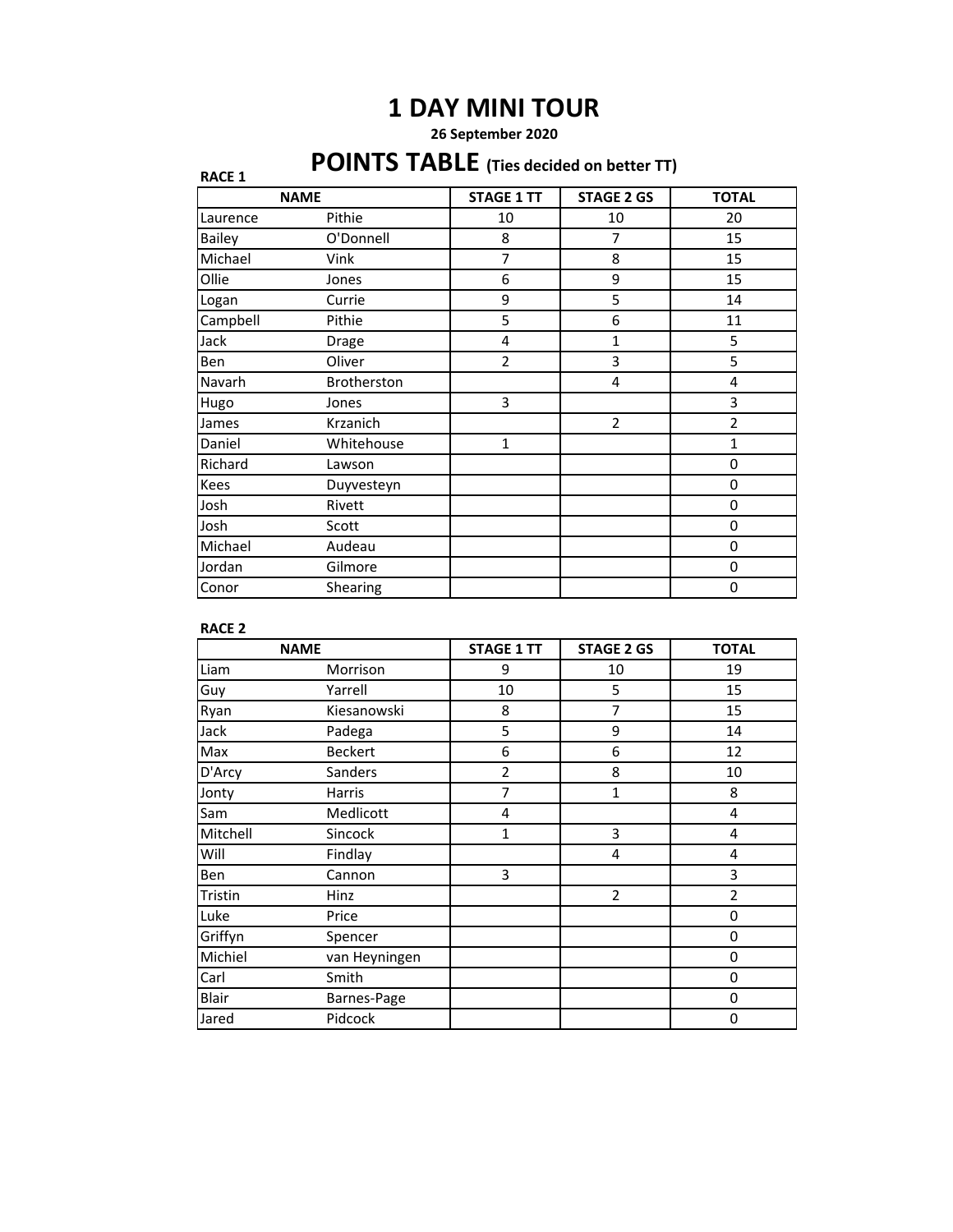| <b>RACE 3</b> |                  |                   |                   |              |
|---------------|------------------|-------------------|-------------------|--------------|
| <b>NAME</b>   |                  | <b>STAGE 1 TT</b> | <b>STAGE 2 GS</b> | <b>TOTAL</b> |
| Andrew        | Davidson         | 9                 | 10                | 19           |
| Henrietta     | Christie         | 10                | 4                 | 14           |
| <b>Nick</b>   | Emerson          | 5                 | 9                 | 14           |
| Richard       | Quested          | 6                 | 7                 | 13           |
| Charlotte     | Spurway          | 7                 | 5                 | 12           |
| Chris         | Andrews          | 8                 | 3                 | 11           |
| Glenn         | Kempton          | 3                 | 8                 | 11           |
| David         | Roche            | $\mathbf{1}$      | 6                 | 7            |
| Lewis         | Davidson         | 4                 |                   | 4            |
| Alastair      | Duff             | $\overline{2}$    | $\overline{2}$    | 4            |
| Annamarie     | Lipp             |                   | 1                 | $\mathbf{1}$ |
| Flynn         | Morgan           |                   |                   | 0            |
| Emma          | Smith            |                   |                   | 0            |
| Dennis        | Parker           |                   |                   | $\mathbf 0$  |
| Ashley        | Dawson           |                   |                   | 0            |
| Jenna         | <b>Borthwick</b> |                   |                   | $\mathbf 0$  |
| George        | McDonald         |                   |                   | 0            |

### **RACE 4**

| <b>NAME</b>  |                 | <b>STAGE 1 TT</b> | <b>STAGE 2 GS</b> | <b>TOTAL</b>   |
|--------------|-----------------|-------------------|-------------------|----------------|
| James        | Grayling        | 9                 | 8                 | 17             |
| Lee          | Hatton          | 8                 | 7                 | 15             |
| Jason        | Smith           | $\overline{2}$    | 10                | 12             |
| Stephen      | Mark            | 10                |                   | 10             |
| Leon         | Hextall         |                   | 9                 | 9              |
| Erin         | Downie          | $\overline{7}$    |                   | $\overline{7}$ |
| Fiona        | Dowling         | 5                 | $\overline{2}$    | $\overline{7}$ |
| Sara         | Harnett-Kikstra | 6                 |                   | 6              |
| <b>Myles</b> | O'Donnell       |                   | 6                 | 6              |
| Gareth       | Morgan          |                   | 5                 | 5              |
| Amye         | Kellow          | 4                 |                   | 4              |
| Meg          | <b>Barnes</b>   |                   | 4                 | 4              |
| Martin       | O'Brien         | 3                 |                   | 3              |
| Sian         | Morgan          |                   | 3                 | 3              |
| Mikaela      | Grant           | $\mathbf{1}$      |                   | $\mathbf{1}$   |
| Robert       | Campfens        |                   | $\mathbf{1}$      | $\mathbf{1}$   |
| Ruth         | Robertson       |                   |                   | 0              |
| Michael      | Sanders         |                   |                   | 0              |
| Paul         | McLauchlan      |                   |                   | 0              |
| Lance        | <b>Barnes</b>   |                   |                   | 0              |
| Craig        | Muir            |                   |                   | 0              |
| Duncan       | Turnbull        |                   |                   | 0              |